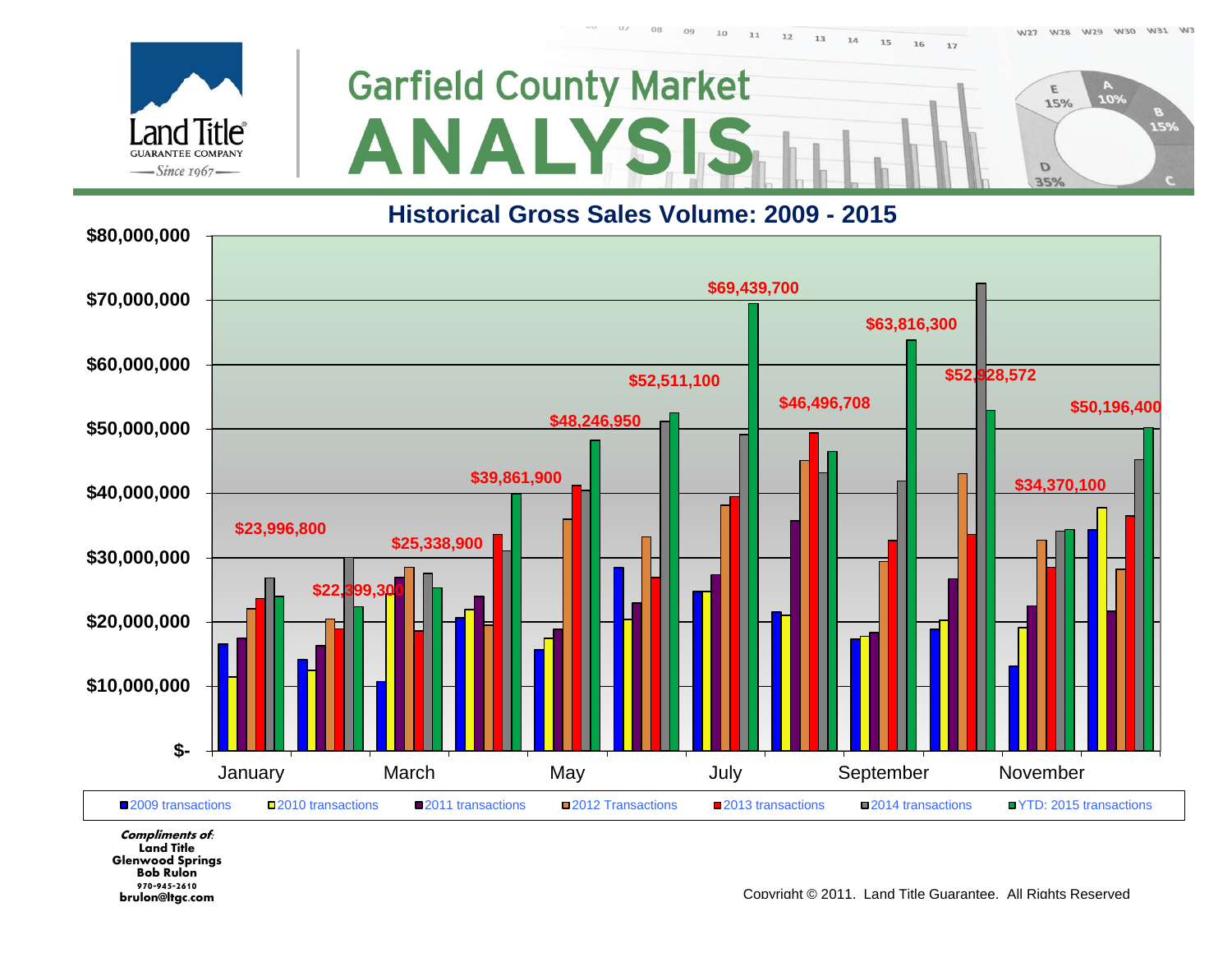

### **Historical Gross Sales Volume**

| Month                                                             | 2009                                                                                                                                                                                                                                            | 2010          | 2011          | 2012          | 2013                                    | 2014                 | 2015          | Change    |
|-------------------------------------------------------------------|-------------------------------------------------------------------------------------------------------------------------------------------------------------------------------------------------------------------------------------------------|---------------|---------------|---------------|-----------------------------------------|----------------------|---------------|-----------|
| January                                                           | \$16,624,800                                                                                                                                                                                                                                    | \$11.461.500  | \$17,481,300  | \$22,066,900  | \$23,657,100                            | \$26,864,925         | \$23,996,800  | $-10.68%$ |
| February                                                          | \$14,143,900                                                                                                                                                                                                                                    | \$12,503,900  | \$16,374,200  | \$20,486,100  | \$18,961,800                            | \$30,023,600         | \$22,399,300  | $-25.39%$ |
| March                                                             | \$10,759,800                                                                                                                                                                                                                                    | \$24,342,200  | \$26,954,300  | \$28,487,050  | \$18,584,400                            | \$27,564,600         | \$25,338,900  | $-8.07%$  |
| April                                                             | \$20,680,100                                                                                                                                                                                                                                    | \$21,940,200  | \$24,004,500  | \$19,483,259  | \$33,594,160                            | \$31,087,200         | \$39,861,900  | 28.23%    |
| May                                                               | \$15,653,500                                                                                                                                                                                                                                    | \$17.487.500  | \$18,828,200  | \$35.977.400  | \$41,220,050                            | \$40.434,600         | \$48,246,950  | 19.32%    |
| June                                                              | \$28,415,500                                                                                                                                                                                                                                    | \$20,376,300  | \$22,964,600  | \$33,223,399  | \$26,888,300                            | \$51,175,800         | \$52,511,100  | 2.61%     |
| July                                                              | \$24,760,700                                                                                                                                                                                                                                    | \$24,709,600  | \$27,370,900  | \$38,158,000  | \$39,482,800                            | \$49.114.288         | \$69,439,700  | 41.38%    |
| August                                                            | \$21,537,650                                                                                                                                                                                                                                    | \$21,049,700  | \$35,724,600  | \$45,076,180  | \$49,376,700                            | \$43,238,000         | \$46,496,708  | 7.54%     |
| September                                                         | \$17,315,200                                                                                                                                                                                                                                    | \$17,782,700  | \$18,404,300  | \$29,378,700  | \$32,667,800                            | \$41,916,200         | \$63,816,300  | 52.25%    |
| October                                                           | \$18,898,900                                                                                                                                                                                                                                    | \$20,320,900  | \$26,725,300  | \$43.073.850  | \$33,600,400                            | \$72,606,200         | \$52,928,572  | $-27.10%$ |
| November                                                          | \$13,072,600                                                                                                                                                                                                                                    | \$19,163,600  | \$22,498,600  | \$32,741,970  | \$28,487,265                            | \$34,152,700         | \$34,370,100  | 0.64%     |
| December                                                          | \$34,301,900                                                                                                                                                                                                                                    | \$37,739,700  | \$21,741,800  | \$28,185,216  | \$36,496,800                            | \$45,211,700         | \$50,196,400  | 11.03%    |
| <b>YTD. Totals</b>                                                | \$236,164,550                                                                                                                                                                                                                                   | \$248,879,810 | \$279,072,600 | \$376,338,024 | \$383,017,575                           | \$493,389,813        | \$529,602,730 | 7.34%     |
| <b>Annual Totals</b>                                              | \$236,164,550                                                                                                                                                                                                                                   | \$248,877,800 | \$279,072,600 | \$376,338,024 | \$383,017,575                           | \$493,389,813        | \$529,602,730 | 7.34%     |
| and do not include deeds on which a documentary fee was not paid. | This data is believed to be acurate but is not guaranteed. Figures shown reflect arms-length property transfers only<br>Note: February 2008 includes one transfer in the amount of \$35 million in Rifle for Rifle Creek Subdivision Tracts A-G |               |               |               | Copyright © 2011. Land Title Guarantee. | All Rights Reserved. |               |           |

Note: April 2008 includes one transfer in the amount of \$21,068,000 for Little Star Ranch located in Rifle.

| <b>Month</b>         | 2009 | 2010 | 2011 | 2012  | 2013  | 2014  | 2015  | Change   |
|----------------------|------|------|------|-------|-------|-------|-------|----------|
| January              | 38   | 34   | 56   | 74    | 86    | 59    | 71    | 20.34%   |
| February             | 46   | 33   | 43   | 61    | 84    | 74    | 76    | 2.70%    |
| March                | 33   | 61   | 80   | 114   | 78    | 89    | 87    | $-2.25%$ |
| April                | 43   | 63   | 87   | 83    | 102   | 101   | 125   | 23.76%   |
| May                  | 43   | 61   | 68   | 117   | 118   | 119   | 142   | 19.33%   |
| June                 | 75   | 68   | 72   | 106   | 103   | 125   | 157   | 25.60%   |
| July                 | 64   | 69   | 83   | 97    | 105   | 130   | 174   | 33.85%   |
| August               | 57   | 56   | 92   | 123   | 134   | 117   | 146   | 24.79%   |
| September            | 61   | 55   | 83   | 112   | 107   | 111   | 140   | 26.13%   |
| October              | 57   | 60   | 91   | 119   | 108   | 125   | 162   | 29.60%   |
| November             | 46   | 58   | 77   | 109   | 85    | 95    | 97    | 2.11%    |
| December             | 68   | 81   | 89   | 101   | 120   | 136   | 131   | $-3.68%$ |
| <b>YTD. Totals</b>   | 631  | 699  | 921  | 1,213 | 1,230 | 1,281 | 1,508 | 17.72%   |
| <b>Annual Totals</b> | 631  | 699  | 921  | 1,213 | 1,230 | 1,281 | 1,508 | 17.72%   |

**Compliments of: Land Title Glenwood Springs Bob Rulon 970-945-2610** brulon@ltgc.com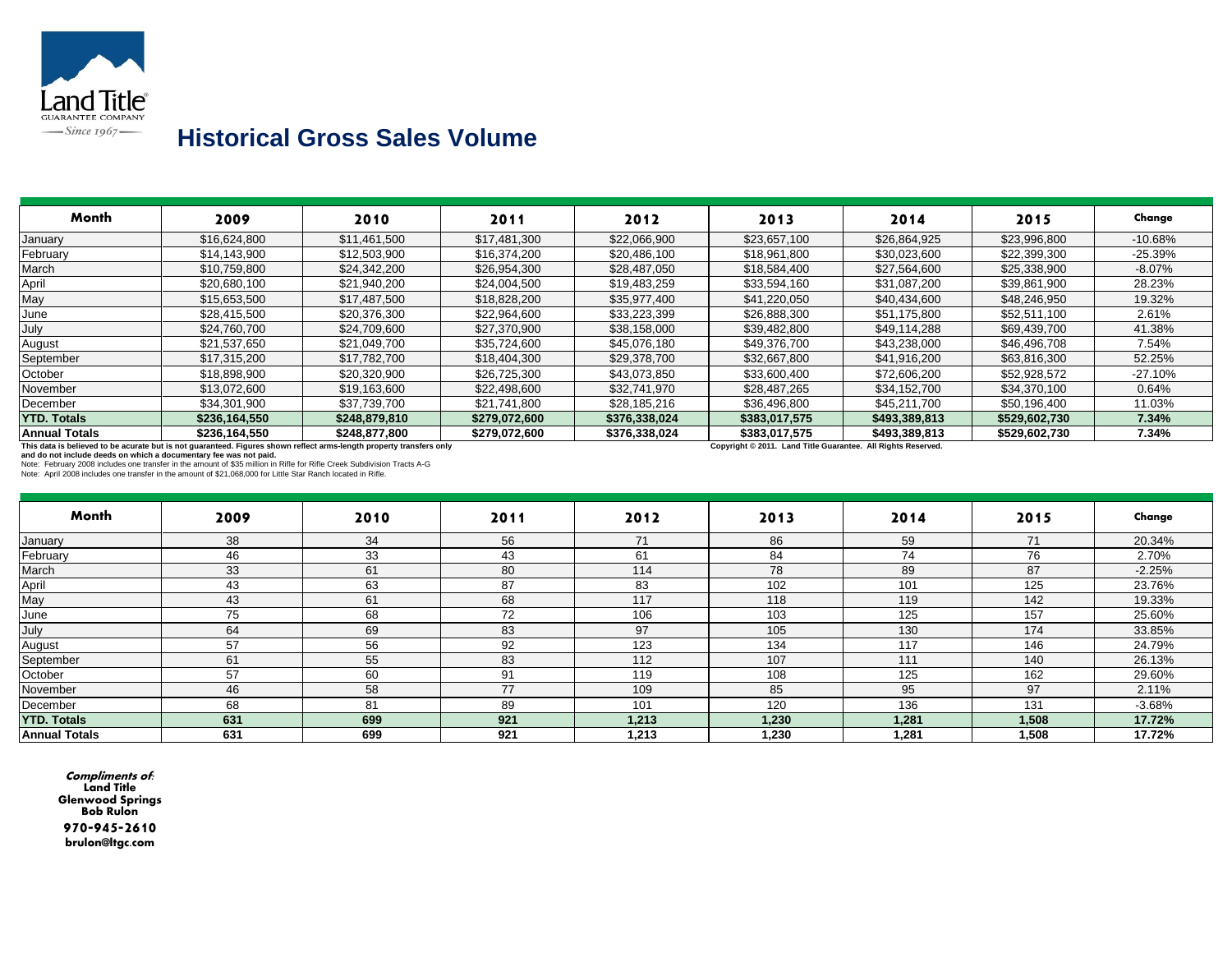

# **Market Snapshot by Area**

### Full Year 2014 versus Full Year: 2015

| Area                       | <b>Average Price</b><br><b>Single Family</b><br>2014 | <b>Average Price</b><br><b>Single Family</b><br>2015 | Change Year-<br>to-Date vs. Prior<br>Year | <b>Average Price</b><br><b>Multi-Family 2014</b> | <b>Average Price</b><br><b>Multi-Family 2015</b> | <b>Change Year-</b><br>to-Date vs. Prior<br>Year | <b>Average Price</b><br>Vacant Land 2014 | <b>Average Price</b><br>Vacant Land 2015 | Ghange Year-<br>to-Date vs. Prior<br>Year |
|----------------------------|------------------------------------------------------|------------------------------------------------------|-------------------------------------------|--------------------------------------------------|--------------------------------------------------|--------------------------------------------------|------------------------------------------|------------------------------------------|-------------------------------------------|
| <b>Parachute</b>           | \$196.111                                            | \$180.980                                            | $-8%$                                     | \$55,250                                         | \$82,167                                         | 49%                                              | \$111,533                                | \$71,236                                 | $-36%$                                    |
| <b>Battlement Mesa</b>     | \$156,978                                            | \$186,981                                            | 19%                                       | \$114,725                                        | \$111,343                                        | $-3%$                                            | \$72,750                                 | \$62,575                                 | $-14%$                                    |
| <b>Rifle</b>               | \$200,334                                            | \$227,856                                            | 14%                                       | \$114,009                                        | \$128,029                                        | 12%                                              | \$79,244                                 | \$168,925                                | 113%                                      |
| Silt                       | \$277,220                                            | \$302,502                                            | 9%                                        | \$107,633                                        | \$128,200                                        | 19%                                              | \$62,106                                 | \$105,450                                | 70%                                       |
| <b>New Castle</b>          | \$298,204                                            | \$330,721                                            | 11%                                       | \$175,171                                        | \$165,173                                        | $-6%$                                            | \$71,319                                 | \$114,207                                | 60%                                       |
| Rural                      | \$565,000                                            | \$500,000                                            | $-12%$                                    | \$0                                              | \$0                                              | 0%                                               | \$1,237,833                              | \$227,500                                | $-82%$                                    |
| <b>Glenwood Springs</b>    | \$437,904                                            | \$474.759                                            | 8%                                        | \$217,783                                        | \$221,280                                        | 2%                                               | \$104,214                                | \$142,307                                | 37%                                       |
| <b>Carbondale</b>          | \$721,821                                            | \$752,306                                            | 4%                                        | \$371,098                                        | \$374,525                                        | 1%                                               | \$196,973                                | \$192,187                                | $-2%$                                     |
| <b>Gross Live Average:</b> | \$377,208                                            | \$388,233                                            | 3%                                        | \$228,940                                        | \$223,970                                        | $-2%$                                            | \$161,597                                | \$153,342                                | $-5%$                                     |

Please note: The above figures are an unofficial tabulation of Garfield County records that are believed to be reasonably accurate. Sales belived to be inaccurate indicators of the market have been eliminated.

Full Interest, Fee Simple, Arms-Length transactions only, are shown in the Snapshot Report.

| Area                      | <b>Median Price</b><br><b>Single Family</b><br>2014 | <b>Median Price</b><br>Single Family 2015 | to-Date vs. Prior<br>Year | Family 2014 | Change Year- Median Price Multi Median Price Multi، ا<br>Family 2015 | <b>Change Year-</b><br>to-Date vs. Prior<br>Year | <b>Median Price</b><br>Vacant Land 2014 | <b>Median Price</b><br>Vacant Land 2015 | <b>Change Year-</b><br>to-Date vs. Prior<br>Year |
|---------------------------|-----------------------------------------------------|-------------------------------------------|---------------------------|-------------|----------------------------------------------------------------------|--------------------------------------------------|-----------------------------------------|-----------------------------------------|--------------------------------------------------|
| <b>Parachute</b>          | \$155,000                                           | \$162,500                                 | 5%                        | dna         | \$85,000                                                             | n/a                                              | \$96,000                                | \$48,354                                | $-50%$                                           |
| <b>Battlement Mesa</b>    | \$141.250                                           | \$166,000                                 | 18%                       | \$114.500   | \$115,000                                                            | 0%                                               | \$36,000                                | \$52,650                                | 46%                                              |
| <b>Rifle</b>              | \$192,000                                           | \$224,000                                 | 17%                       | \$128,000   | \$137,000                                                            | 7%                                               | \$67,500                                | \$99,500                                | 47%                                              |
| <b>Silt</b>               | \$239,500                                           | \$285,000                                 | 19%                       | \$68,000    | \$128,000                                                            | 88%                                              | \$52,500                                | \$57,250                                | 9%                                               |
| <b>New Castle</b>         | \$288,000                                           | \$314,750                                 | 9%                        | \$155,000   | \$151,000                                                            | $-3%$                                            | \$31,000                                | \$52,000                                | 68%                                              |
| Rural                     | \$520,000                                           | dna                                       | n/a                       | \$0         | \$0                                                                  | 0%                                               | \$1,075,000                             | \$212,500                               | $-80%$                                           |
| <b>Glenwood Springs</b>   | \$377,300                                           | \$436,500                                 | 16%                       | \$200,000   | \$222,500                                                            | 11%                                              | \$73,500                                | \$96,450                                | 31%                                              |
| Carbondale                | \$627,500                                           | \$560,000                                 | $-11%$                    | \$345,000   | \$339,500                                                            | $-2%$                                            | \$131,000                               | \$155,000                               | 18%                                              |
| <b>Gross Live Median:</b> | \$294,000                                           | \$310,000                                 | 5%                        | \$199,000   | \$192,750                                                            | $-3%$                                            | \$95,500                                | \$120,000                               | 26%                                              |

**Copyright © 2011. Land Title Guarantee. All Rights Reserved.**

**Compliments of: Land Title Glenwood Springs Bob Rulon 970-945-2610**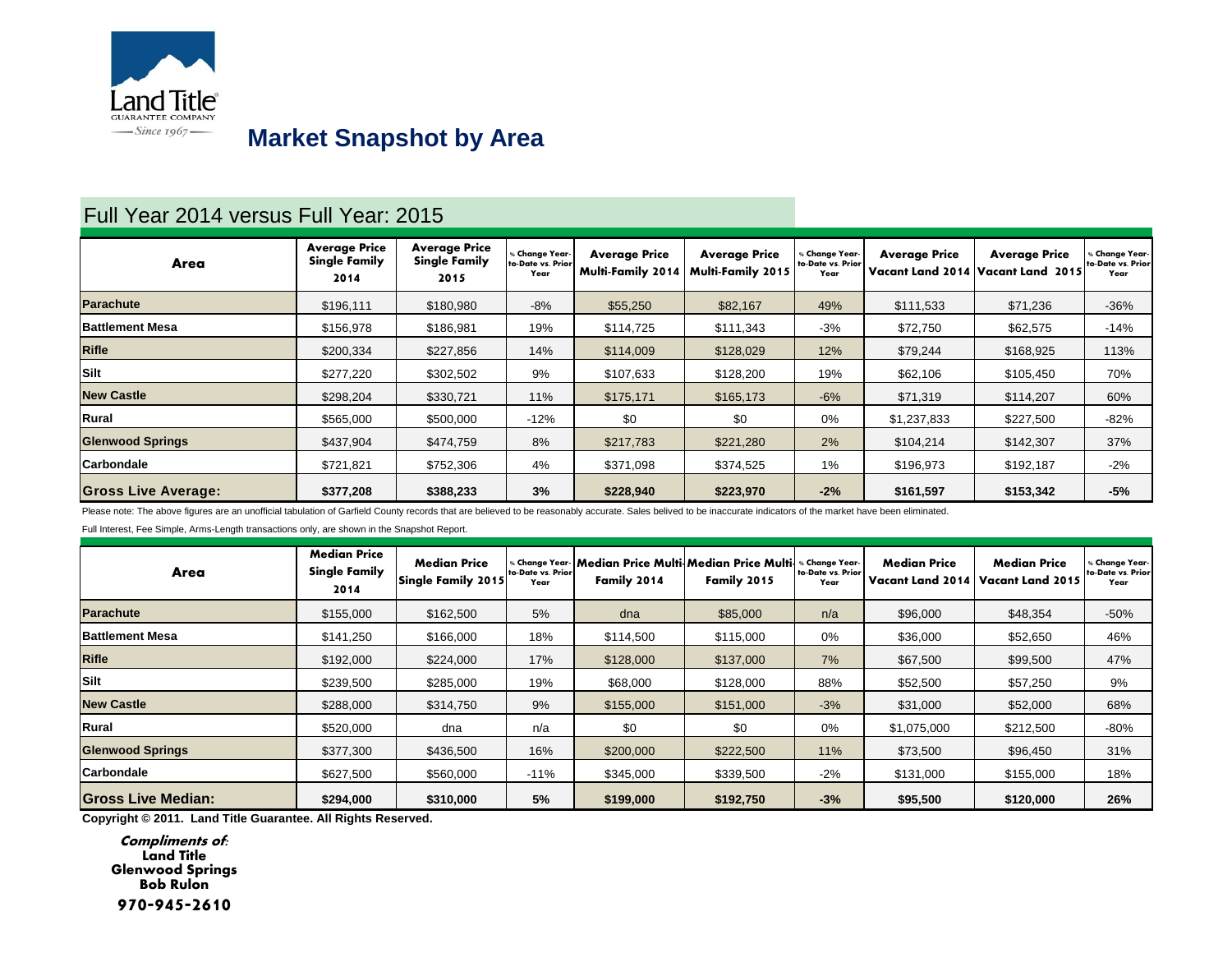

# **Market Analysis by Area**

| December 2015                     |                                 |               | <b>All Transaction Summary</b> |                             |                                                 |                                  |                                                | <b>Single Family Summary</b>              |                                                        |                                         | <b>Multi-Family Summary</b>      |                                               |
|-----------------------------------|---------------------------------|---------------|--------------------------------|-----------------------------|-------------------------------------------------|----------------------------------|------------------------------------------------|-------------------------------------------|--------------------------------------------------------|-----------------------------------------|----------------------------------|-----------------------------------------------|
| Area                              | s Volume<br><b>Transactions</b> | % of s Volume | # of<br>Transactions           | % of<br><b>Transactions</b> | <b>Average</b> s<br><b>Transaction</b><br>Price | Median s<br>Transaction<br>Price | <b>Average s Single</b><br><b>Family Price</b> | Median s<br><b>Single Family</b><br>Price | <b>Averages</b><br><b>Single Family</b><br><b>PPSF</b> | <b>Averages</b><br>MultiFamily<br>Price | Median s<br>MultiFamily<br>Price | <b>Averages</b><br>MultiFamily<br><b>PPSF</b> |
| Parachute                         | \$200,000                       | 0.40%         |                                | 0.76%                       | \$200,000                                       | dna                              | \$200,000                                      | dna                                       | \$139                                                  | \$0                                     | \$0                              | \$0                                           |
| <b>Battlement Mesa</b>            | \$2,100,700                     | 4.18%         | 14                             | 10.69%                      | \$150,050                                       | \$139,500                        | \$154,877                                      | \$144,000                                 | \$98                                                   | \$0                                     | \$0                              | \$0                                           |
| Rifle                             | \$6,072,200                     | 12.10%        | 22                             | 16.79%                      | \$276,009                                       | \$209,000                        | \$218,238                                      | \$223,000                                 | \$131                                                  | \$69,000                                | dna                              | \$65                                          |
| Silt                              | \$7,900,700                     | 15.74%        | 20                             | 15.27%                      | \$395,035                                       | \$243,500                        | \$353,813                                      | \$297,500                                 | \$162                                                  | \$0                                     | \$0                              | \$0                                           |
| <b>New Castle</b>                 | \$4,661,800                     | 9.29%         | 17                             | 12.98%                      | \$274,224                                       | \$282,000                        | \$311,914                                      | \$305,000                                 | \$158                                                  | \$140,000                               | dna                              | \$124                                         |
| All Rural Areas Garfield County   | \$225,000                       | 0.45%         |                                | 0.76%                       | \$225,000                                       | dna                              | \$0                                            | \$0                                       | \$0                                                    | \$0                                     | \$0                              | \$0                                           |
| <b>Glenwood Springs</b>           | \$13,915,300                    | 27.72%        | 31                             | 23.66%                      | \$448,881                                       | \$380,000                        | \$537,832                                      | \$578,000                                 | \$215                                                  | \$188,000                               | \$182,500                        | \$213                                         |
| Carbondale                        | \$14,875,700                    | 29.63%        | 24                             | 18.32%                      | \$619,821                                       | \$380,250                        | \$941,700                                      | \$692,000                                 | \$352                                                  | \$328,357                               | \$323,000                        | \$291                                         |
| Interval Units & Quit Claim Deeds | \$245,000                       | 0.49%         |                                | 0.76%                       | \$245,000                                       | dna                              | \$0                                            | \$0                                       | \$0                                                    | \$0                                     | \$0                              | \$0                                           |
| <b>TOTAL</b>                      | \$50,196,400                    | 100.00%       | 131                            | 100.00%                     | \$384,242                                       | \$264,250                        | \$401,707                                      | \$295,000                                 | \$181                                                  | \$246,250                               | \$264,250                        | \$235                                         |
| (BANK SALES)                      | \$2,565,900                     | 5.11%         | 17                             | 12.98%                      | \$150,935                                       | \$135,000                        | \$195,240                                      | \$171,550                                 | \$107                                                  | \$0                                     | \$0                              | \$0                                           |
|                                   |                                 |               |                                |                             |                                                 |                                  |                                                |                                           |                                                        |                                         |                                  |                                               |

Please note: The above figures are an unofficial tabulation of Garfield County Website Records that are believed to be reasonably accurate. Average & Median Price are calculated without Timeshare/Interval Interests.

Average PPSF is calculated for properties with available Square Footage Living Area from Assessor's Website Record. **Copyright © 2011.** Land Title Guarantee. All Rights Reserved.

| Full Year: 2015                   |                                 |                | <b>All Transaction Summary</b>           |         |                                         |                                  |                                                | <b>Single Family Summary</b>              |                                                        |                                          | <b>Multi-Family Summary</b>      |                                                |
|-----------------------------------|---------------------------------|----------------|------------------------------------------|---------|-----------------------------------------|----------------------------------|------------------------------------------------|-------------------------------------------|--------------------------------------------------------|------------------------------------------|----------------------------------|------------------------------------------------|
| Area                              | s Volume<br><b>Transactions</b> | % of \$ Volume | # of<br><b>Transactions</b> Transactions | % of    | <b>Averages</b><br>Transaction<br>Price | Median s<br>Transaction<br>Price | <b>Average s Single</b><br><b>Family Price</b> | Median s<br><b>Single Family</b><br>Price | <b>Averages</b><br><b>Single Family</b><br><b>PPSF</b> | <b>Average s</b><br>MultiFamily<br>Price | Median s<br>MultiFamily<br>Price | <b>Average</b> s<br>MultiFamily<br><b>PPSF</b> |
| Parachute                         | \$6,870,558                     | 1.30%          | 37                                       | 2.45%   | \$185,691                               | \$125,000                        | \$180,980                                      | \$162,500                                 | \$111                                                  | \$82,167                                 | \$85,000                         | \$58                                           |
| <b>Battlement Mesa</b>            | \$20,020,800                    | 3.78%          | 113                                      | 7.49%   | \$177,175                               | \$160,000                        | \$186,981                                      | \$166,000                                 | \$103                                                  | \$111,343                                | \$115,000                        | \$70                                           |
| Rifle                             | \$64,026,500                    | 12.09%         | 279                                      | 18.50%  | \$229,486                               | \$200,000                        | \$227,856                                      | \$224,000                                 | \$130                                                  | \$128,029                                | \$137,000                        | \$93                                           |
| Silt                              | \$48,714,600                    | 9.20%          | 176                                      | 11.67%  | \$276,788                               | \$243,500                        | \$302,502                                      | \$285,000                                 | \$154                                                  | \$128,200                                | \$128,000                        | \$113                                          |
| <b>New Castle</b>                 | \$53,200,300                    | 10.05%         | 195                                      | 12.93%  | \$272,822                               | \$275,000                        | \$330,721                                      | \$314,750                                 | \$173                                                  | \$165,173                                | \$151,000                        | \$147                                          |
| All Rural Areas Garfield County   | \$1,410,000                     | 0.27%          | 5                                        | 0.33%   | \$282,000                               | \$225,000                        | \$500,000                                      | dna                                       | \$508                                                  | \$0                                      | \$0                              | \$0                                            |
| <b>Glenwood Springs</b>           | \$164,251,272                   | 31.01%         | 382                                      | 25.33%  | \$429,977                               | \$349,000                        | \$474,759                                      | \$436,500                                 | \$207                                                  | \$221,280                                | \$222,500                        | \$190                                          |
| Carbondale                        | \$170,015,400                   | 32.10%         | 311                                      | 20.62%  | \$546,673                               | \$395,000                        | \$752,306                                      | \$560,000                                 | \$288                                                  | \$374,525                                | \$339,500                        | \$256                                          |
| Interval Units & Quit Claim Deeds | \$1,093,300                     | 0.21%          | 10                                       | 0.66%   | \$109,330                               | \$117,500                        | \$0                                            | \$0                                       | \$0                                                    | \$0                                      | \$0                              | \$0                                            |
| <b>TOTAL</b>                      | \$529,602,730                   | 100.00%        | 1508                                     | 100.00% | \$352,810                               | \$263,250                        | \$388,233                                      | \$310,000                                 | \$179                                                  | \$223,970                                | \$192,750                        | \$174                                          |
| (BANK SALES)                      | \$13,272,850                    | 2.51%          | 80                                       | 5.31%   | \$165,911                               | \$152,000                        | \$175,953                                      | \$167,000                                 | \$99                                                   | \$191,056                                | \$156,500                        | \$130                                          |

**Compliments of: Land Title Glenwood Springs Bob Rulon 970-945-2610** brulon@ltgc.com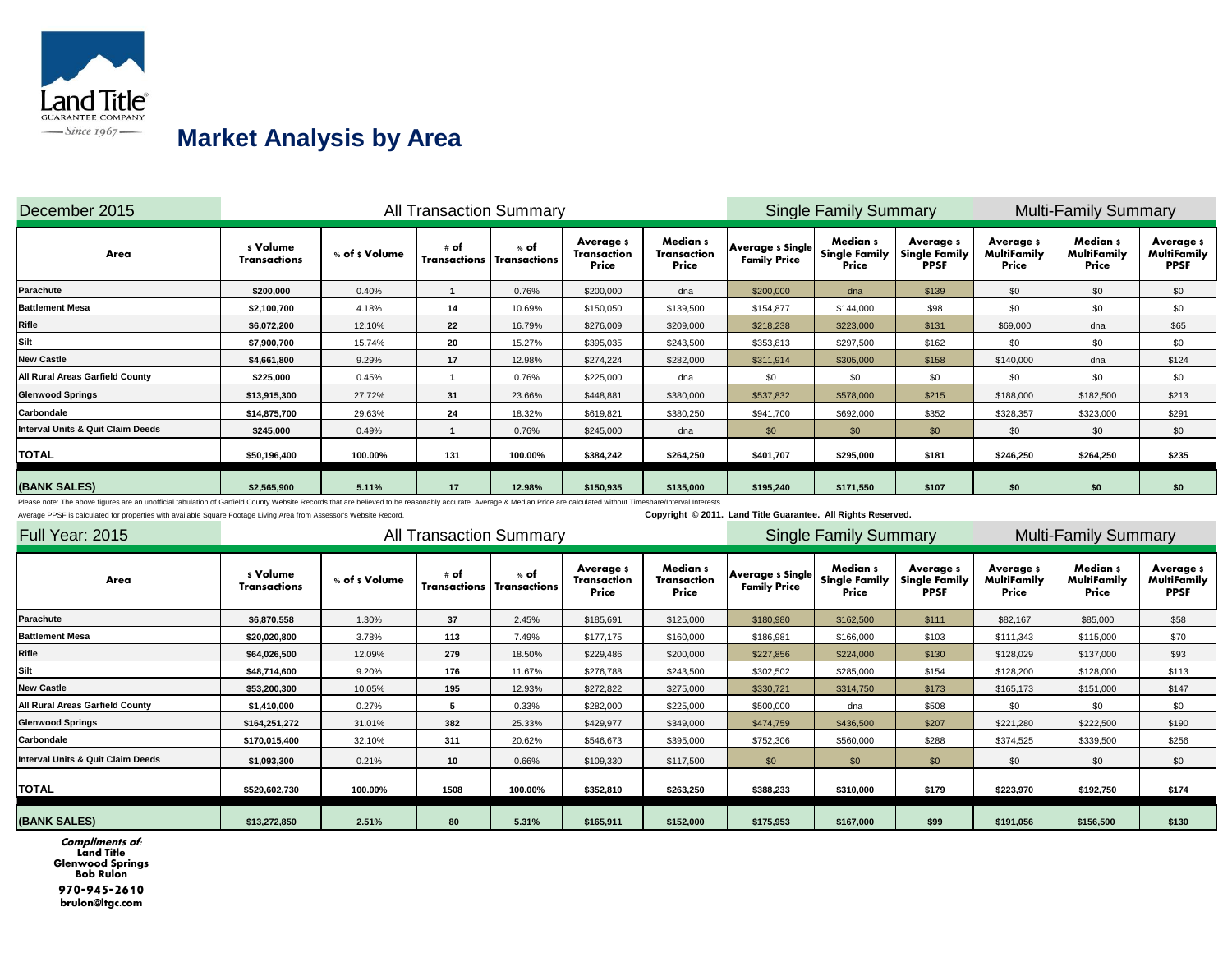

### **Historical Cost Analysis**

| December 2015 Cost Index | # Transactions   |                          | <b>Gross Volume</b> | <b>Average Price</b> |
|--------------------------|------------------|--------------------------|---------------------|----------------------|
| Single Family            | 81               |                          | \$32,538,300        | \$401,707            |
| Multi Family             | 14               |                          | \$3,447,500         | \$246,250            |
| Vacant Land              | 24               |                          | \$3,073,400         | \$128,058            |
| 2015                     | # Transactions   |                          | <b>Gross Volume</b> | <b>Average Price</b> |
| <b>Single Family</b>     | 924              |                          | \$358,727,200       | \$388,233            |
| Multi Family             | 212              |                          | \$47,481,700        | \$223,970            |
| Vacant Land              | 235              |                          | \$36,035,308        | \$153,342            |
| 2014                     | # Transactions   |                          | <b>Gross Volume</b> | <b>Average Price</b> |
| Single Family            | 759              |                          | \$286,301,225       | \$377,208            |
| Multi Family             | 163              |                          | \$37,317,300        | \$228,940            |
| Vacant Land              | 202              |                          | \$32,642,600        | \$161,957            |
| 2013                     | # Transactions   |                          | <b>Gross Volume</b> | <b>Average Price</b> |
| Single Family            | 762              |                          | \$242,223,575       | \$317,879            |
| Multi Family             | 179              |                          | \$32,827,900        | \$183,396            |
| Vacant Land              | 140              |                          | \$28,327,900        | \$202,342            |
| 2012                     | # Transactions   |                          | <b>Gross Volume</b> | <b>Average Price</b> |
| <b>Single Family</b>     | 788              | $\overline{\mathbb{S}}$  | 262.465.658.00      | \$333,078            |
| Multi Family             | 205              | \$                       | 28,049,466.00       | \$136,827            |
| Vacant Land              | 98               | \$.                      | 18,034,800.00       | \$184,029            |
| 2011                     | # Transactions   |                          | <b>Gross Volume</b> | <b>Average Price</b> |
| <b>Single Family</b>     | 587              | \$                       | 182,716,200.00      | \$311,271            |
| Multi Family             | 174              | \$                       | 24,782,500.00       | \$142,428            |
| Vacant Land              | 77               | \$                       | 14,046,300.00       | \$182,419            |
| 2010                     | # Transactions   |                          | <b>Gross Volume</b> | <b>Average Price</b> |
| Single Family            | 461              | $\overline{\$}$          | 178.697.500.00      | \$387,630            |
| Multi Family             | 66               | \$                       | 14,424,800.00       | \$218,558            |
| Vacant Land              | 89               | \$                       | 20,013,200.00       | \$224,867            |
| 2009                     | $#$ Transactions |                          | <b>Gross Volume</b> | <b>Average Price</b> |
| Single Family            | 367              | $\overline{\mathcal{S}}$ | 152,168,150.00      | \$414,627            |
| Multi Family             | 92               | \$                       | 28,886,800.00       | \$313,987            |
| Vacant Land              | 67               | \$                       | 17,543,600.00       | \$261,845            |
| 2008                     | # Transactions   |                          | <b>Gross Volume</b> | <b>Average Price</b> |
| <b>Single Family</b>     | 800              | \$                       | 358,533,500.00      | \$448,167            |
| Multi Family             | 259              | \$                       | 79,056,900.00       | \$305,239            |
| Vacant Land              | 227              | \$                       | 63,927,100.00       | \$281,617            |

**Copyright © 2011. Land Title Guarantee. All Rights Reserved.**

**Compliments of: Land Title Glenwood Springs Bob Rulon 970-945-2610** brulon@ltgc.com



# Land Title Average Price History by Property Type: Garfield County



Land Title Residential Average Price Comparison by Area: Garfield County 2014 versus 2015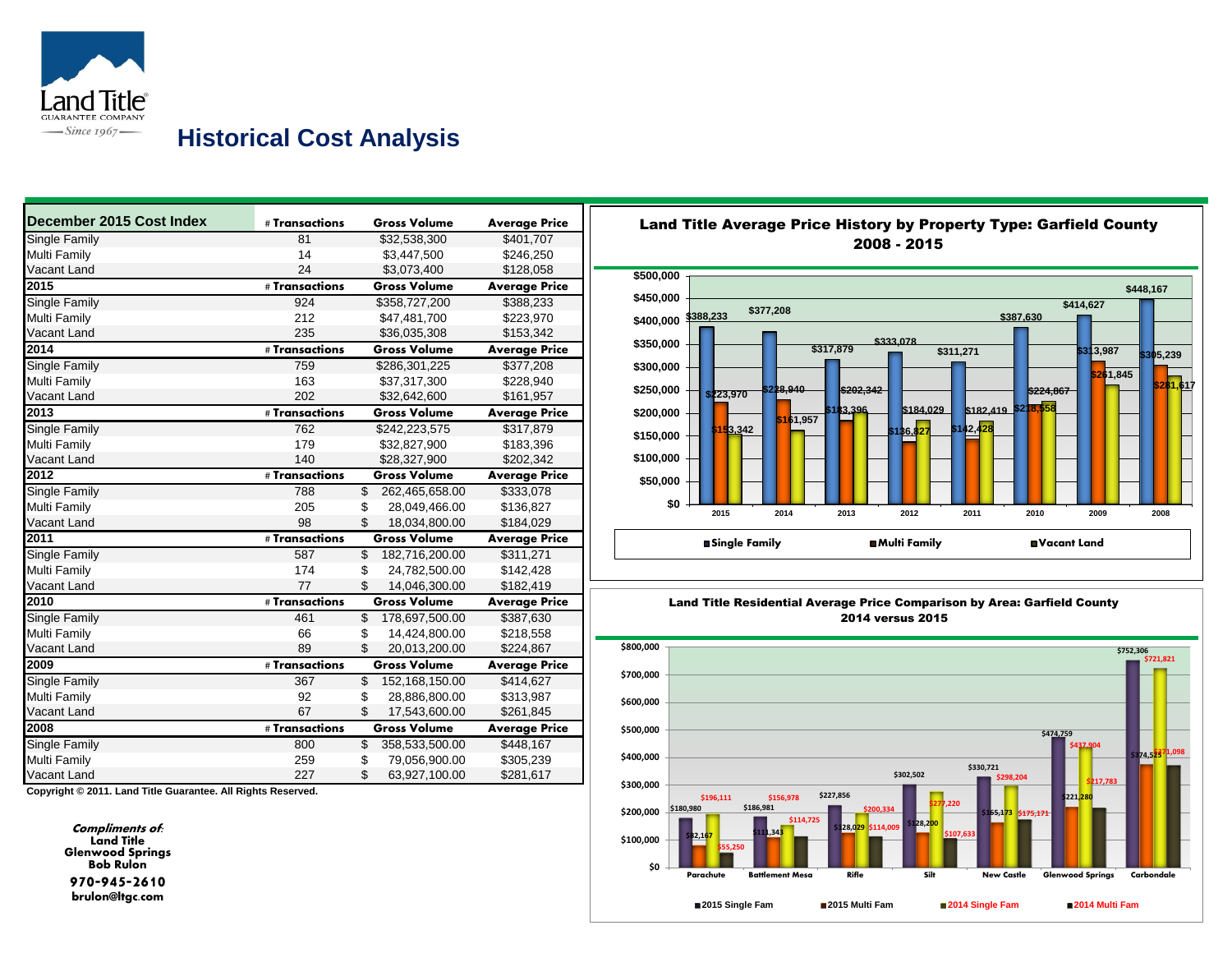

# **Price Point, Commercial Cost, Jumbo Sales Analysis**

| December 2015 Single Family Price Point Analysis |                |                     |                |                      |
|--------------------------------------------------|----------------|---------------------|----------------|----------------------|
|                                                  | # Transactions | <b>Gross Volume</b> | % Gross Volume | <b>S</b> Gross Trans |
| $<=200.000$                                      | 21             | \$3,170,800         | 10%            | 26%                  |
| 200,001 to 300,000                               | 21             | \$5,490,400         | 17%            | 26%                  |
| 300,001 to 400,000                               | 12             | \$4,116,000         | 13%            | 15%                  |
| 400,001 to 500,000                               | 9              | \$3,978,400         | 12%            | 11%                  |
| 500,001 to 600,000                               | 5              | \$2,881,200         | 9%             | 6%                   |
| 600,001 to 700,000                               | $\overline{7}$ | \$4,519,000         | 14%            | 9%                   |
| 700,001 to 800,000                               | 2              | \$1,505,000         | 5%             | 2%                   |
| 800,001 to 900,000                               | 1              | \$802,500           | 2%             | 1%                   |
| 900,001 to 1,000,000                             | $\overline{2}$ | \$1,975,000         | 6%             | 2%                   |
| 1.000.001 to 1.500.000                           | $\Omega$       | \$0                 | 0%             | 0%                   |
| 1,500,001 to 2,000,000                           | $\Omega$       | \$0                 | 0%             | $0\%$                |
| 2,000,001 to 2,500,000                           | $\Omega$       | \$0                 | 0%             | $0\%$                |
| 2,500,001 to 3,000,000                           | $\Omega$       | \$0                 | 0%             | $0\%$                |
| over \$3 Million                                 |                | \$4,100,000         | 13%            | 1%                   |
| Total:                                           | 81             | \$32,538,300        | 100%           | 100%                 |

#### Full Year: 2015 Single Family Price Point Analysis

|                        | # Transactions | <b>Gross Volume</b> | % Gross Volume | % Gross Trans |
|------------------------|----------------|---------------------|----------------|---------------|
| $<=200.000$            | 207            | \$30,884,200        | 9%             | 22%           |
| 200,001 to 300,000     | 239            | \$61,103,000        | 17%            | 26%           |
| 300,001 to 400,000     | 173            | \$60,828,200        | 17%            | 19%           |
| 400,001 to 500,000     | 124            | \$55,856,000        | 16%            | 13%           |
| 500,001 to 600,000     | 64             | \$35,086,300        | 10%            | 7%            |
| 600,001 to 700,000     | 40             | \$25,819,400        | 7%             | 4%            |
| 700,001 to 800,000     | 29             | \$21,960,400        | 6%             | 3%            |
| 800,001 to 900,000     | 13             | \$10,974.100        | 3%             | 1%            |
| 900,001 to 1,000,000   | 4              | \$3,835,100         | 1%             | 0%            |
| 1.000.001 to 1.500.000 | 23             | \$27,180,500        | 8%             | 2%            |
| 1,500,001 to 2,000,000 | 3              | \$5,200,000         | 1%             | 0%            |
| 2,000,001 to 2,500,000 |                | \$2,500,000         | 1%             | 0%            |
| 2.500.001 to 3.000.000 |                | \$2,750,000         | 1%             | 0%            |
| over \$3 Million       | 3              | \$14,750,000        | 4%             | 0%            |
| Total:                 | 924            | \$358.727.200       | 100%           | 100%          |

#### Transaction Reconciliation by Type

|                                      | # Transactions | <b>Gross Volume</b> |
|--------------------------------------|----------------|---------------------|
| Single Family                        | 81             | \$32,538,300        |
| Multi Family                         | 14             | \$3,447,500         |
| Vacant Land                          | 24             | \$3.073.400         |
| Commercial                           | 10             | \$10,802,200        |
| Development Land                     |                |                     |
| Easement                             |                |                     |
| Not Arms Length/Low Doc Fee          |                |                     |
| Quit Claim Deed                      | 1              | \$245,000           |
| <b>Related Parties</b>               |                |                     |
| Bulk Multi-Family Unit/Project Sales |                |                     |
| <b>Partial Interest Sales</b>        | 1              | \$90,000            |
| <b>Employee Housing Units</b>        |                |                     |
| <b>Political Transfers</b>           |                |                     |
| <b>Total Transactions:</b>           | 131            | \$50.196.400        |
|                                      |                |                     |

#### **Commercial Cost Index**

| __________________   |         |                     |             |                               |         |                     |                      |
|----------------------|---------|---------------------|-------------|-------------------------------|---------|---------------------|----------------------|
| December 2015        | Sales   | <b>Gross Volume</b> |             | Avergge Price Full Year: 2015 | # Sales | <b>Gross Volume</b> | <b>Average Price</b> |
| Commercial Improved: |         | \$9,187,700         | \$1,837,540 | Commercial Improved:          | 68      | \$65,759,472        | \$967.051            |
| Commercial Vacant:   |         | \$1,614,500         | \$322,900   | Commercial Vacant:            | 22      | \$5,911,500         | \$268,705            |
| Development Vacant:  |         | \$0                 | \$0         | Development Vacant:           |         | \$5,376,000         | \$1,792,000          |
| December 2014        | : Sales | <b>Gross Volume</b> |             | Avergge Price Full Year: 2014 | # Sales | <b>Gross Volume</b> | <b>Average Price</b> |
| Commercial Improved: |         | \$3,317,100         | \$552,850   | Commercial Improved:          | 78      | \$110,581,600       | \$1,417,713          |
| Commercial Vacant:   |         | \$99,000            | \$14,142.86 | Commercial Vacant:            | 27      | \$8,946,300         | \$331,344            |
| Development Vacant:  |         | \$139,000           | \$139,000   | Development Vacant:           |         | \$139,000           | \$139,000            |

#### Jumbo Residential Sales Index

| December 2015      |                |                     |
|--------------------|----------------|---------------------|
|                    | # Trans        | <b>Gross Volume</b> |
| 417,001 to 650,000 | 17             | \$9,178,300         |
| 650,001 to 999,999 | 0              | \$0                 |
| Over 1,000,000     | $\overline{2}$ | \$5,100,000         |
| Total:             | 19             | \$14.278.300        |
| Full Year: 2015    | # Trans        | <b>Gross Volume</b> |
| 417,001 to 650,000 | 203            | \$103,497,200       |
| 650,001 to 999,999 | 64             | \$48,828,500        |
| Over 1,000,000     | 32             |                     |
|                    |                | \$53,380,500        |

**Compliments of: Land Title Glenwood Springs Bob Rulon 970-945-2610** brulon@ltgc.com



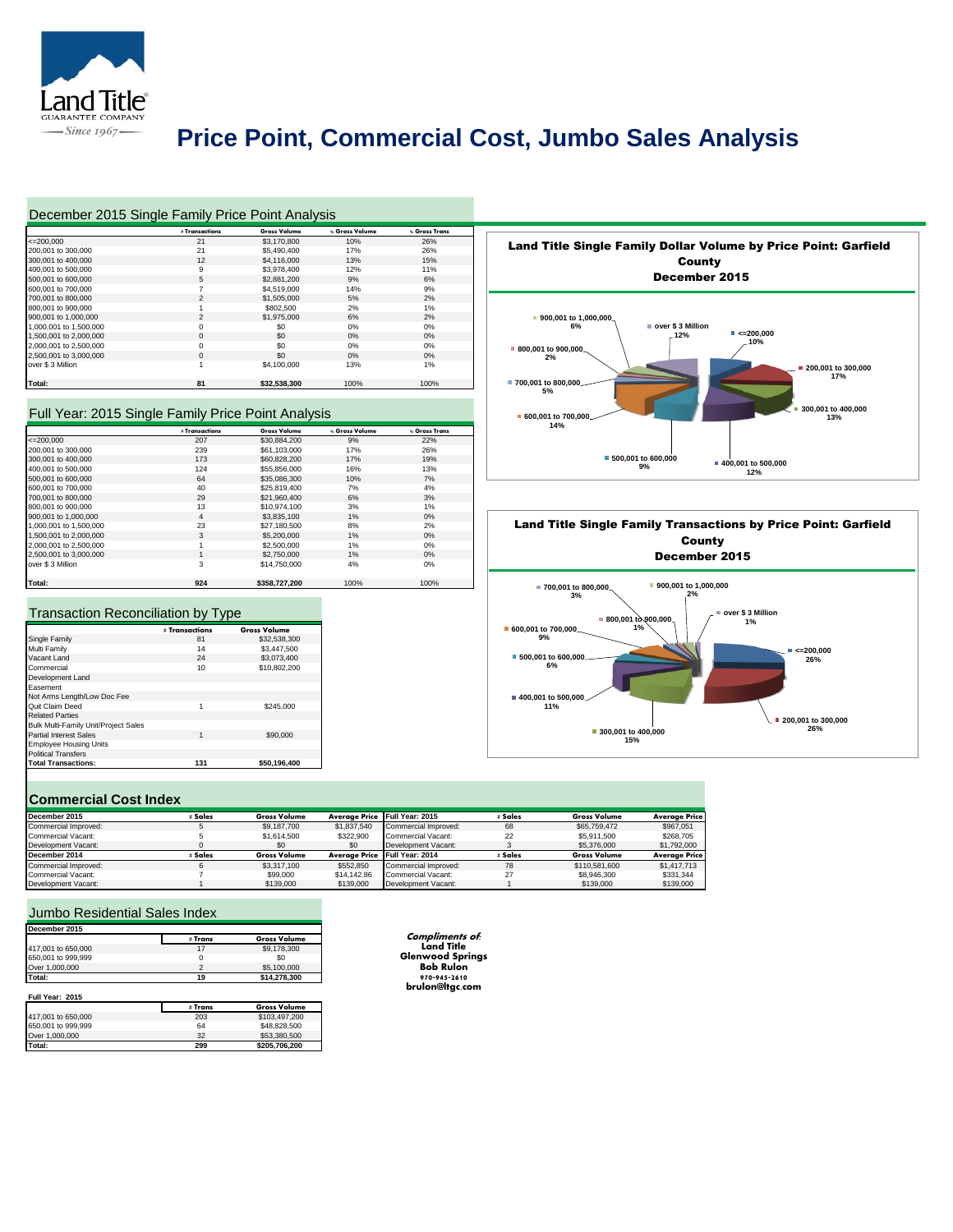

# **Market Highlights**

### Purchaser Abstract:



| <b>All Sales: December 2015</b>                    |     |      |  |  |  |  |  |  |  |  |
|----------------------------------------------------|-----|------|--|--|--|--|--|--|--|--|
| <b>Origin of Buyer</b><br># of Trans.<br>% Overall |     |      |  |  |  |  |  |  |  |  |
| Local                                              | 104 | 79%  |  |  |  |  |  |  |  |  |
| <b>Front Range</b>                                 | 10  | 8%   |  |  |  |  |  |  |  |  |
| Out of State: Domestic                             | 17  | 13%  |  |  |  |  |  |  |  |  |
| International                                      |     | 0%   |  |  |  |  |  |  |  |  |
| <b>Total Sales</b>                                 | 131 | 100% |  |  |  |  |  |  |  |  |

| All Sales: Full Year 2015 |             |           |  |  |  |  |  |  |  |  |
|---------------------------|-------------|-----------|--|--|--|--|--|--|--|--|
| <b>Origin of Buyer</b>    | # of Trans. | % Overall |  |  |  |  |  |  |  |  |
| Local                     | 1287        | 85%       |  |  |  |  |  |  |  |  |
| <b>Front Range</b>        | 62          | 4%        |  |  |  |  |  |  |  |  |
| Out of State: Domestic    | 158         | 10%       |  |  |  |  |  |  |  |  |
| International             |             | 0%        |  |  |  |  |  |  |  |  |
| <b>Total Sales</b>        | 1508        | 100%      |  |  |  |  |  |  |  |  |

| All Sales: 2014        |             |           |  |  |  |  |  |  |  |  |  |
|------------------------|-------------|-----------|--|--|--|--|--|--|--|--|--|
| Origin of Buyer        | # of Trans. | % Overall |  |  |  |  |  |  |  |  |  |
| Local                  | 1082        | 84%       |  |  |  |  |  |  |  |  |  |
| <b>Front Range</b>     | 49          | 4%        |  |  |  |  |  |  |  |  |  |
| Out of State: Domestic | 150         | 12%       |  |  |  |  |  |  |  |  |  |
| International          | O           | 0%        |  |  |  |  |  |  |  |  |  |
| <b>Total Sales</b>     | 1281        | 100%      |  |  |  |  |  |  |  |  |  |

| <b>All Sales: 2013</b> |           |  |  |  |  |  |  |  |  |  |
|------------------------|-----------|--|--|--|--|--|--|--|--|--|
| # of Trans.            | % Overall |  |  |  |  |  |  |  |  |  |
| 1025                   | 83%       |  |  |  |  |  |  |  |  |  |
| 60                     | 5%        |  |  |  |  |  |  |  |  |  |
| 144                    | 12%       |  |  |  |  |  |  |  |  |  |
|                        | 0%        |  |  |  |  |  |  |  |  |  |
| 1230                   | 100%      |  |  |  |  |  |  |  |  |  |
|                        |           |  |  |  |  |  |  |  |  |  |

### Market Highlights: December 2015



| <b>Highest Price PSF Residential Sale:</b> |        |             |  |  |  |  |  |  |  |
|--------------------------------------------|--------|-------------|--|--|--|--|--|--|--|
| Price                                      | Area   | <b>PPSF</b> |  |  |  |  |  |  |  |
| \$4,100,000                                | CARBON | \$1,463.24  |  |  |  |  |  |  |  |

**Compliments of: Land Title Glenwood Springs Bob Rulon 970-945-2610**

| <b>Price</b> | Area                                       | <b>PPSF</b> |                     | Price     | Area            | <b>PPSF</b>  |
|--------------|--------------------------------------------|-------------|---------------------|-----------|-----------------|--------------|
| \$4,100,000  | CARBON                                     | \$1,463.24  |                     | \$96,400  | <b>BATTLE</b>   | \$61.79      |
|              |                                            |             |                     | \$239,000 | RIFLE           | \$67.74      |
|              |                                            |             |                     | \$167,000 | <b>BATTLE</b>   | \$122.88     |
|              |                                            |             |                     | \$135,000 | <b>CARBON</b>   | N/A - VACANT |
|              |                                            |             |                     | \$195,000 | RIFLE           | \$136.17     |
|              |                                            |             | <b>Heights Road</b> | \$112,600 | NEWCASTLE       | \$144.36     |
|              |                                            |             |                     | \$494,600 | <b>GLENWOOD</b> | \$110.20     |
|              |                                            |             |                     | \$42,500  | <b>SILT</b>     | N/A - VACANT |
|              |                                            |             |                     | \$176,100 | RIFLE           | \$114.20     |
|              |                                            |             | 893 Missouri        | \$57,500  | <b>SILT</b>     | N/A - VACANT |
|              |                                            |             |                     | \$159,400 | RIFLE           | \$150.95     |
|              |                                            |             |                     | \$50,000  | <b>SILT</b>     | N/A - VACANT |
|              |                                            |             |                     | \$57,000  | SILT            | N/A - VACANT |
|              |                                            |             |                     | \$130,500 | <b>RIFLE</b>    | \$77.96      |
|              | <b>Highest Price PSF Residential Sale:</b> |             |                     | \$181,800 | RIFLE           | \$87.74      |
| Price        | Area                                       | <b>PPSF</b> |                     | \$150,000 | <b>CARBON</b>   | N/A - VACANT |
| \$4,100,000  | CARBON                                     | \$1,463.24  |                     | \$121,500 | CARBON          | \$0.00       |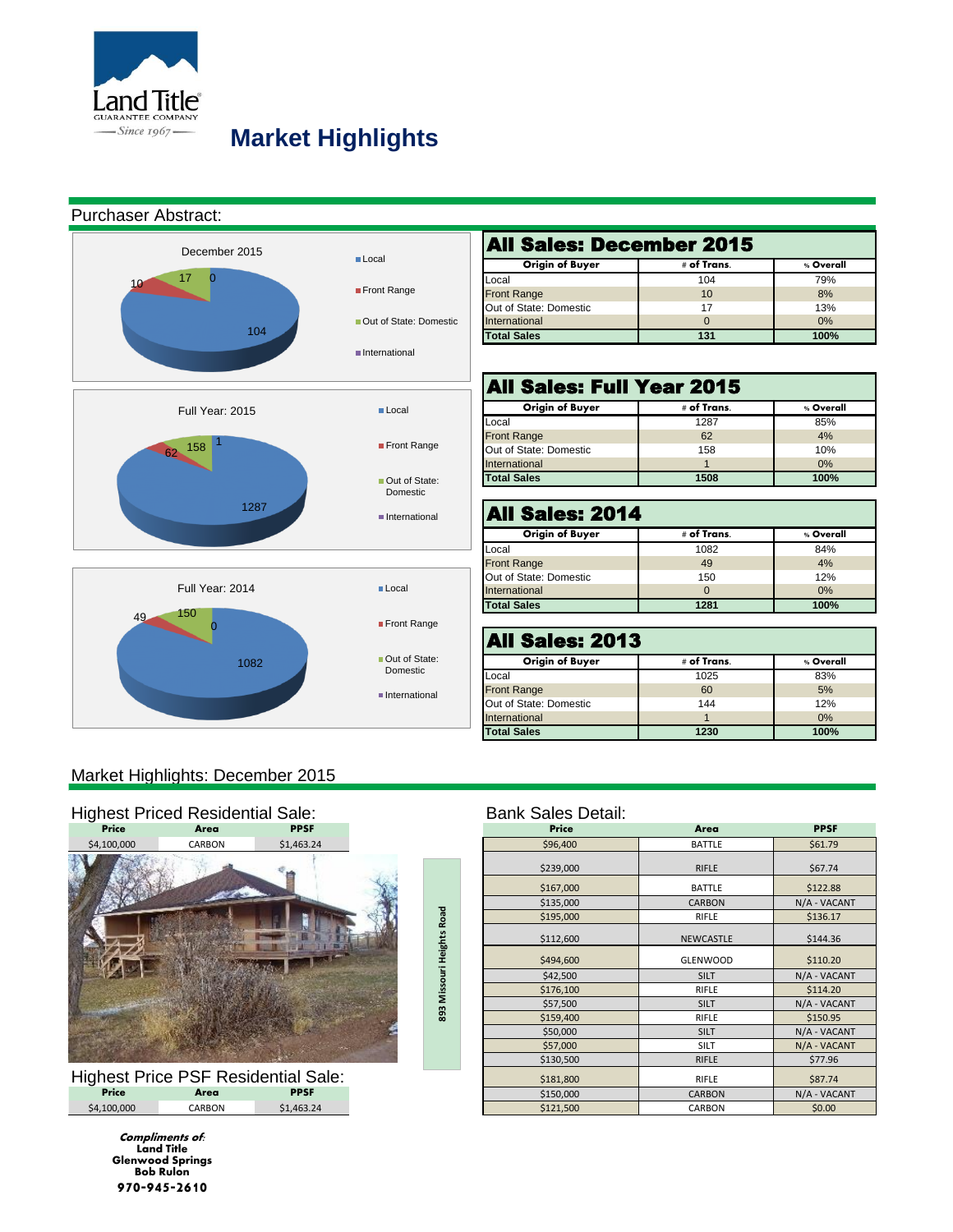

### **New Unit Sales Detail**

### Improved Residential New Unit Sales detail: December 2015

| <b>Brm</b> | Bath | <b>Year Built</b> | <b>Size</b> | <b>Price</b> |         | Legal                                               | <b>PPSF</b><br><b>Unit Type</b> |        |                     | <b>Address</b>          |  |
|------------|------|-------------------|-------------|--------------|---------|-----------------------------------------------------|---------------------------------|--------|---------------------|-------------------------|--|
|            | 2.50 | 2014              | 1807        |              | 269,500 | Castle Ridge PUD Lot: 6B                            | SINGLEFAM                       |        | 149.14              | 0122 Castle Ridge Drive |  |
|            | 2.00 | 2015              | 1450        |              | 247,600 | Painted Pastures Subd Lot: 2                        | SINGLEFAM                       | 170.76 |                     | 2171 West Sabino Lane   |  |
|            | 3.00 | 2015              | 3222        |              | 578,200 | Ironbridge PUD PH II #1,#2,#3 Lot: 293<br>SINGLEFAM |                                 | 179.45 | 1387 River Bend Way |                         |  |
|            | 2.50 | 2015              | 1457        |              | 282,000 | Castle Valley Ranch Subd #9 PA12 Lot: 19B           | SINGLEFAM                       |        | 193.55              | Foxwood Lane            |  |
|            |      | 2015              | N/A         |              | 269,500 | Castle Ridge PUD Lot: 9A                            | SINGLEFAM                       |        | N/A                 | Castle Ridge Drive      |  |
|            | 3.50 | 2015              | 2442        |              | 591,000 | Pinyon Mesa Subd #1 Lot: 42                         | SINGLEFAM                       |        | 242.01              | N/A                     |  |
|            | 2.00 | 2015              | 1526        |              | 239.400 | Painted Pastures Subd Lot: 38                       | SINGLEFAM                       |        | 156.88              | 0295 Sorrel Court       |  |

### Summary of Improved Residential New Unit Sales: December 2015

| <b>Average Price:</b> |   | \$353,886 |
|-----------------------|---|-----------|
| <b>Average PPSF:</b>  |   | \$181.97  |
| Median Price:         |   | \$269,500 |
| # Transactions:       |   |           |
| <b>Gross Volume:</b>  | S | 2,477,200 |

**Compliments of: Land Title Glenwood Springs Bob Rulon**

**970-945-2610**  brulon@ltgc.com



NOTE: The above figures do not include time share interests, new vacant site transactions, or new commercial unit transactions. Data is deemed reliable but not guaranteed.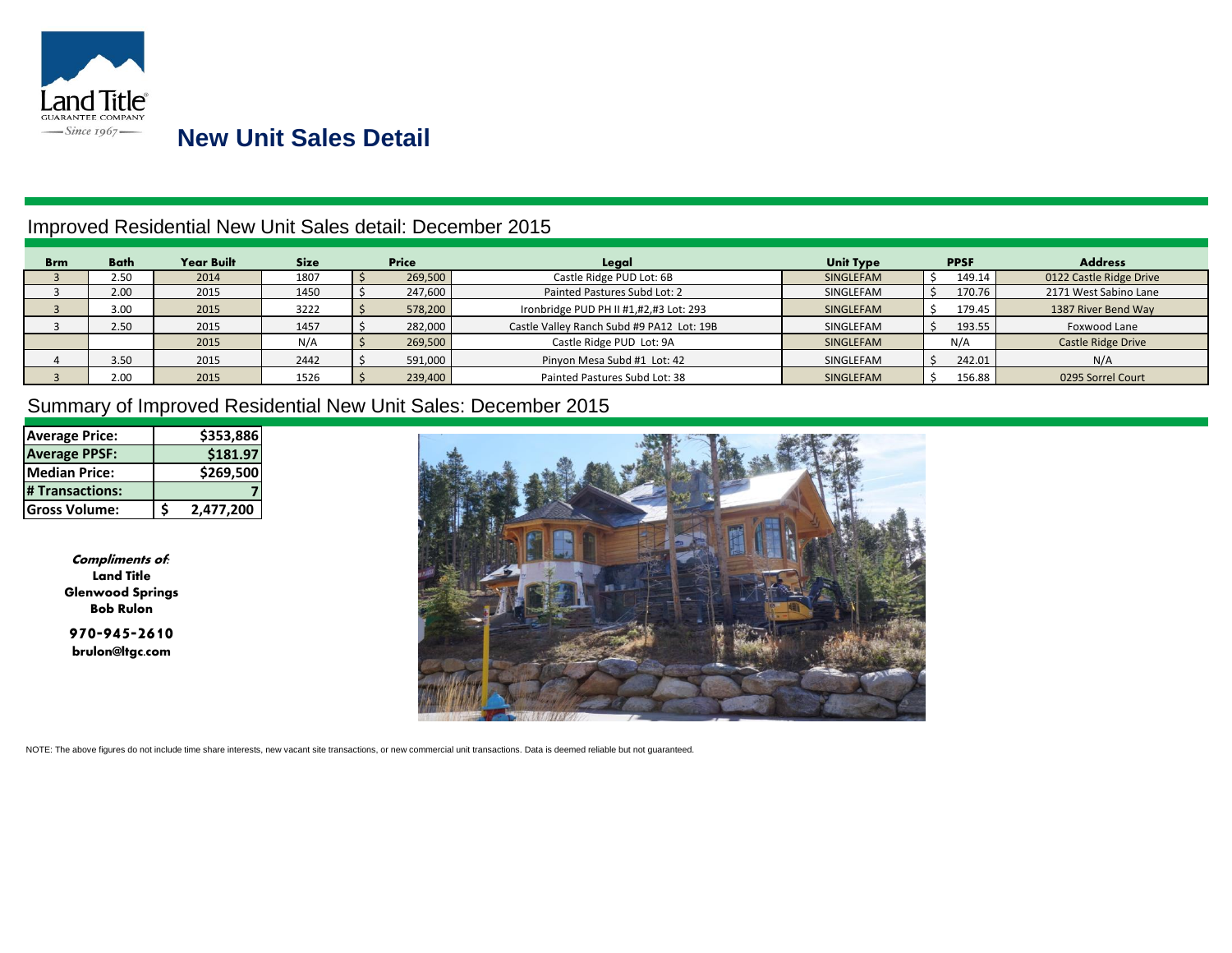

# **Historic Transaction Comparison**

| Month to Month Comparison by Dollar Volume |               |                                                 |               |                                                 |               |                                                     |               |                                                     |               |                                                     |               |                                                     |               |                                                 |
|--------------------------------------------|---------------|-------------------------------------------------|---------------|-------------------------------------------------|---------------|-----------------------------------------------------|---------------|-----------------------------------------------------|---------------|-----------------------------------------------------|---------------|-----------------------------------------------------|---------------|-------------------------------------------------|
| Month                                      | 2009          | , Change<br>VS.<br>Previous<br>Year-to-<br>Date | 2010          | % Change<br>VS.<br>Previous<br>Year-to-<br>Date | 2011          | % Change<br>vs. Previous<br>Year-to-<br><b>Date</b> | 2012          | % Change<br>vs. Previous<br>Year-to-<br><b>Date</b> | 2013          | % Change<br>vs. Previous<br>Year-to-<br><b>Date</b> | 2014          | % Change<br>vs. Previous<br>Year-to-<br><b>Date</b> | 2015          | % Change<br>VS.<br>Previous<br>Year-to-<br>Date |
| January                                    | \$16,624,800  | -75.98%                                         | \$11,461,500  | $-31.06%$                                       | \$17,481,300  | 52.52%                                              | \$22,066,900  | 26.23%                                              | \$23,657,100  | 7.21%                                               | \$26,864,925  | 13.56%                                              | \$23,996,800  | $-10.68%$                                       |
| February                                   | \$14,143,900  | $-86.24%$                                       | \$12,503,900  | $-11.60%$                                       | \$16,374,200  | 30.95%                                              | \$20,486,100  | 25.11%                                              | \$18,961,800  | $-7.44%$                                            | \$30,023,600  | 58.34%                                              | \$22,399,300  | -25.39%                                         |
| March                                      | \$10,759,800  | $-77.62%$                                       | \$24,342,200  | 126.23%                                         | \$26,954,300  | 10.73%                                              | \$28,487,050  | 5.69%                                               | \$18,584,400  | $-34.76%$                                           | \$27,564,600  | 48.32%                                              | \$25,338,900  | $-8.07%$                                        |
| April                                      | \$20,680,100  | $-75.87%$                                       | \$21,940,200  | 6.09%                                           | \$24,004,500  | 9.41%                                               | \$19,483,259  | $-18.83%$                                           | \$33,594,160  | 72.43%                                              | \$31,087,200  | $-7.46%$                                            | \$39,861,900  | 28.23%                                          |
| May                                        | \$15,653,500  | $-74.69%$                                       | \$17,487,500  | 11.72%                                          | \$18,828,200  | 7.67%                                               | \$35,977,400  | 91.08%                                              | \$41,220,050  | 14.57%                                              | \$40,434,600  | $-1.91%$                                            | \$48,246,950  | 19.32%                                          |
| June                                       | \$28,415,500  | $-60.85%$                                       | \$20,376,300  | $-28.29%$                                       | \$22,964,600  | 12.70%                                              | \$33,223,399  | 44.67%                                              | \$26,888,300  | $-19.07%$                                           | \$51,175,800  | 90.33%                                              | \$52,511,100  | 2.61%                                           |
| July                                       | \$24,760,700  | $-64.06%$                                       | \$24,709,600  | $-0.21%$                                        | \$27,370,900  | 10.77%                                              | \$38,158,000  | 39.41%                                              | \$39,482,800  | 3.47%                                               | \$49,114,288  | 24.39%                                              | \$69,439,700  | 41.38%                                          |
| August                                     | \$21,537,650  | $-61.82%$                                       | \$21,049,700  | $-2.27%$                                        | \$35,724,600  | 69.72%                                              | \$45,076,180  | 26.18%                                              | \$49,376,700  | 9.54%                                               | \$43,238,000  | $-12.43%$                                           | \$46,496,708  | 7.54%                                           |
| September                                  | \$17,315,200  | $-69.01%$                                       | \$17,782,700  | 2.70%                                           | \$18,404,300  | 3.50%                                               | \$29,378,700  | 59.63%                                              | \$32,667,800  | 11.20%                                              | \$41,916,200  | 28.31%                                              | \$63,816,300  | 52.25%                                          |
| October                                    | \$18,898,900  | $-46.28%$                                       | \$20,320,900  | 7.52%                                           | \$26,725,300  | 31.52%                                              | \$43,073,850  | 61.17%                                              | \$33,600,400  | $-21.99%$                                           | \$72,606,200  | 116.09%                                             | \$52,928,572  | $-27.10%$                                       |
| November                                   | \$13,072,600  | $-54.76%$                                       | \$19,163,600  | 46.59%                                          | \$22,498,600  | 17.40%                                              | \$32,741,970  | 45.53%                                              | \$28,487,265  | $-12.99%$                                           | \$34,152,700  | 19.89%                                              | \$34,370,100  | 0.64%                                           |
| December                                   | \$34,301,900  | $-8.92%$                                        | \$37,739,700  | 10.02%                                          | \$21,741,800  | $-42.39%$                                           | \$28,185,216  | 29.64%                                              | \$36,496,800  | 29.49%                                              | \$45,211,700  | 23.88%                                              | \$50,196,400  | 11.03%                                          |
| Annual<br>Total:                           | \$236,164,550 | $-67.34%$                                       | \$248,877,800 | 5.38%                                           | \$279,072,600 | 12.13%                                              | \$376,338,024 | 34.85%                                              | \$383,017,575 | 1.77%                                               | \$493,389,813 | 28.82%                                              | \$529,602,730 | 7.34%                                           |

| Month to Month Comparison by Number of Transactions |      |                                                      |      |                                                 |      | Copyright © 2011. Land Title Guarantee. All Rights Reserved. |       |                                              |       |                                              |       |                                              |       |                                                 |
|-----------------------------------------------------|------|------------------------------------------------------|------|-------------------------------------------------|------|--------------------------------------------------------------|-------|----------------------------------------------|-------|----------------------------------------------|-------|----------------------------------------------|-------|-------------------------------------------------|
| Month                                               | 2009 | <b>Change</b><br>VS.<br>Previous<br>Year-to-<br>Date | 2010 | % Change<br>VS.<br>Previous<br>Year-to-<br>Date | 2011 | % Change<br>vs. Previous<br>Year-to-<br>Date                 | 2012  | % Change<br>vs. Previous<br>Year-to-<br>Date | 2013  | % Change<br>vs. Previous<br>Year-to-<br>Date | 2014  | % Change<br>vs. Previous<br>Year-to-<br>Date | 2015  | % Change<br>VS.<br>Previous<br>Year-to-<br>Date |
| January                                             | 38   | $-77.51%$                                            | 34   | $-10.53%$                                       | 56   | 64.71%                                                       | 71    | 26.79%                                       | 86    | 21.13%                                       | 59    | $-31.40%$                                    | 71    | 20.34%                                          |
| February                                            | 46   | $-63.20%$                                            | 33   | $-28.26%$                                       | 43   | 30.30%                                                       | 61    | 41.86%                                       | 84    | 37.70%                                       | 74    | $-11.90%$                                    | 76    | 2.70%                                           |
| March                                               | 33   | $-72.50%$                                            | 61   | 84.85%                                          | 80   | 31.15%                                                       | 114   | 42.50%                                       | 78    | $-31.58%$                                    | 89    | 14.10%                                       | 87    | $-2.25%$                                        |
| April                                               | 43   | $-74.85%$                                            | 63   | 46.51%                                          | 87   | 38.10%                                                       | 83    | $-4.60%$                                     | 102   | 22.89%                                       | 101   | $-0.98%$                                     | 125   | 23.76%                                          |
| May                                                 | 43   | $-75.98%$                                            | 61   | 41.86%                                          | 68   | 11.48%                                                       | 117   | 72.06%                                       | 118   | 0.85%                                        | 119   | 0.85%                                        | 142   | 19.33%                                          |
| June                                                | 75   | $-50.98%$                                            | 68   | $-9.33%$                                        | 72   | 5.88%                                                        | 106   | 47.22%                                       | 103   | $-2.83%$                                     | 125   | 21.36%                                       | 157   | 25.60%                                          |
| July                                                | 64   | $-58.17%$                                            | 69   | 7.81%                                           | 83   | 20.29%                                                       | 97    | 16.87%                                       | 105   | 8.25%                                        | 130   | 23.81%                                       | 174   | 33.85%                                          |
| August                                              | 57   | -59.29%                                              | 56   | $-1.75%$                                        | 92   | 64.29%                                                       | 123   | 33.70%                                       | 134   | 8.94%                                        | 117   | $-12.69%$                                    | 146   | 24.79%                                          |
| September                                           | 61   | $-49.17%$                                            | 55   | $-9.84%$                                        | 83   | 50.91%                                                       | 112   | 34.94%                                       | 107   | $-4.46%$                                     | 111   | 3.74%                                        | 140   | 26.13%                                          |
| October                                             | 57   | -40.00%                                              | 60   | 5.26%                                           | 91   | 51.67%                                                       | 119   | 30.77%                                       | 108   | $-9.24%$                                     | 125   | 15.74%                                       | 162   | 29.60%                                          |
| November                                            | 46   | -29.23%                                              | 58   | 26.09%                                          | 77   | 32.76%                                                       | 109   | 41.56%                                       | 85    | $-22.02%$                                    | 95    | 11.76%                                       | 97    | 2.11%                                           |
| December                                            | 68   | $-2.86%$                                             | 81   | 19.12%                                          | 89   | 9.88%                                                        | 101   | 13.48%                                       | 120   | 18.81%                                       | 136   | 13.33%                                       | 131   | $-3.68%$                                        |
| Annual<br>Total:                                    | 631  | -59.55%                                              | 699  | 10.78%                                          | 921  | 31.76%                                                       | 1,213 | 31.70%                                       | 1,230 | 1.40%                                        | 1,281 | 4.15%                                        | 1,508 | 17.72%                                          |

Please note: The above figures include all transactions. They are an unofficial tabulation of Garfield County records that are believed to be reasonably accurate.

**Compliments of: Land Title Glenwood Springs Bob Rulon**

**970-945-2610** brulon@ltgc.com